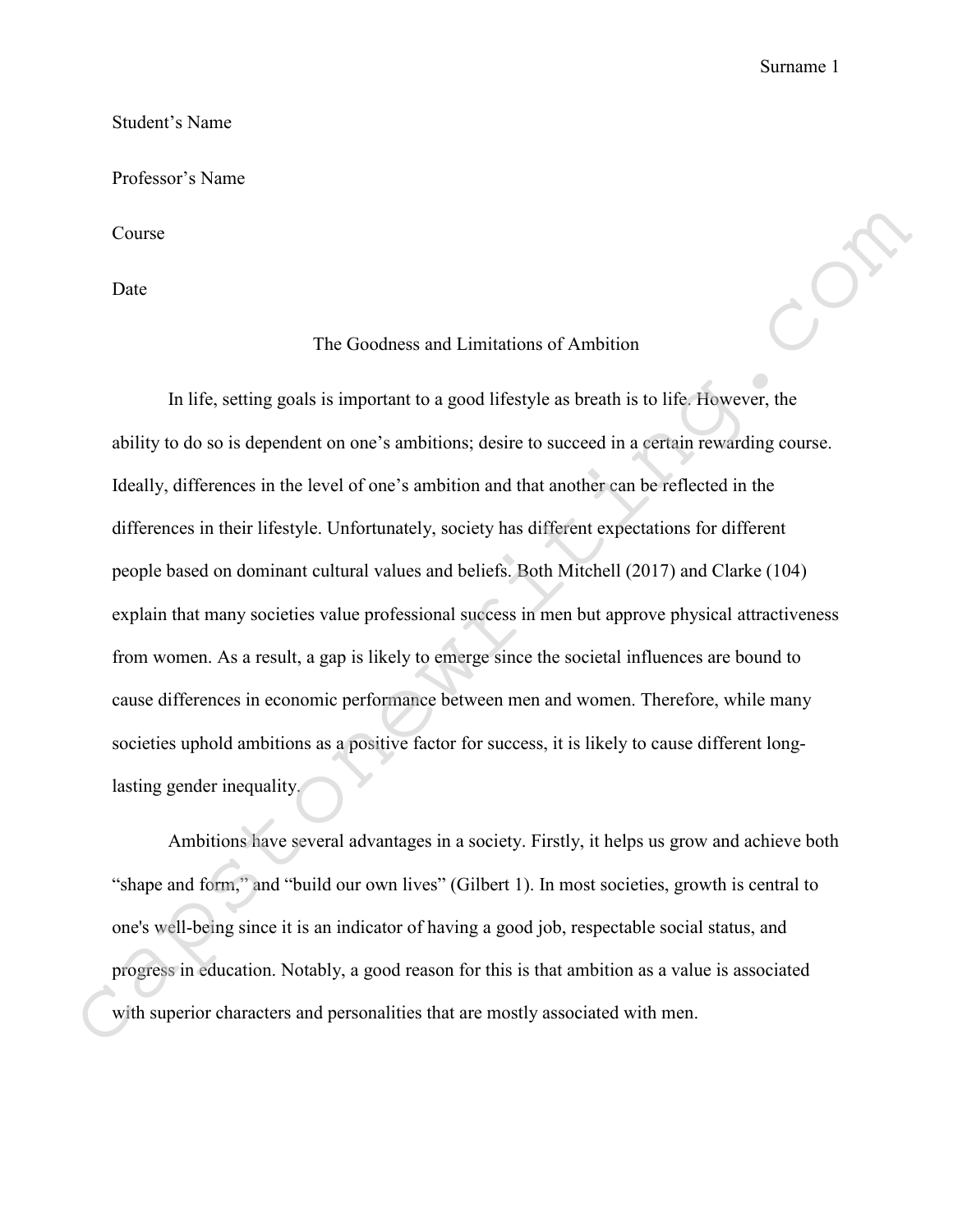Surname 2

Ambitions help in setting objectives and working toward their attainment (Neel 3). Normally, people without ambitions may feel like they have succeeded all there is to achieve. As a result, they are likely to settle on their lowly achieved objectives. For example, one whose ambitions in life is to drive a personal car is likely to become satisfied once he gets it in his youthful years. On the contrary, one whose is ambition is to have a car, a home and a charity organization will keep working hard even past having a car. In this case, ambition can describe the differences in our understanding of achievements in life.

Finally, ambitions influence other values such as perseverance, hardworking, honesty, and kindness (DiPiro 2). For example, an ambitious person will have to be brave when encountered by life challenges and even persevere unpleasant circumstances that occur in their life since they are determined. As a result, a person's personality traits such as honesty, integrity, and responsibility will strengthen.

On the other hand, uncontrolled ambitions may have negative outcomes for an individual. For example, it becomes easy to engage in unlawful practices to fulfill our desires. Gilbert (4) explains that people in a confused state of ambition may end up gambling in "adventure of winning and losing." Such likelihood can be dangerous since it might yield destructive behavior in one's life. a result, may are likely to settle on meir lowly achieved objectives. For example, one whose<br>ambitions in life is to drive a personal car is likely to become satisfied once he gets it in his<br>youthful years. On the contrary

In addition, culturally driven ambition will eventually cause stereotyping of one group in society. Evidently, positively understood traits such as honesty, hardworking is accorded to men in many societies. On the contrary, the most requirement insisted upon for women to be successful in the society is physical attractiveness (Clarke 105). Such gap in people's perception of gender roles eventually interprets differed performance in key economic, political, and social systems. For example, since a society requires all men to be hardworking, all men in the society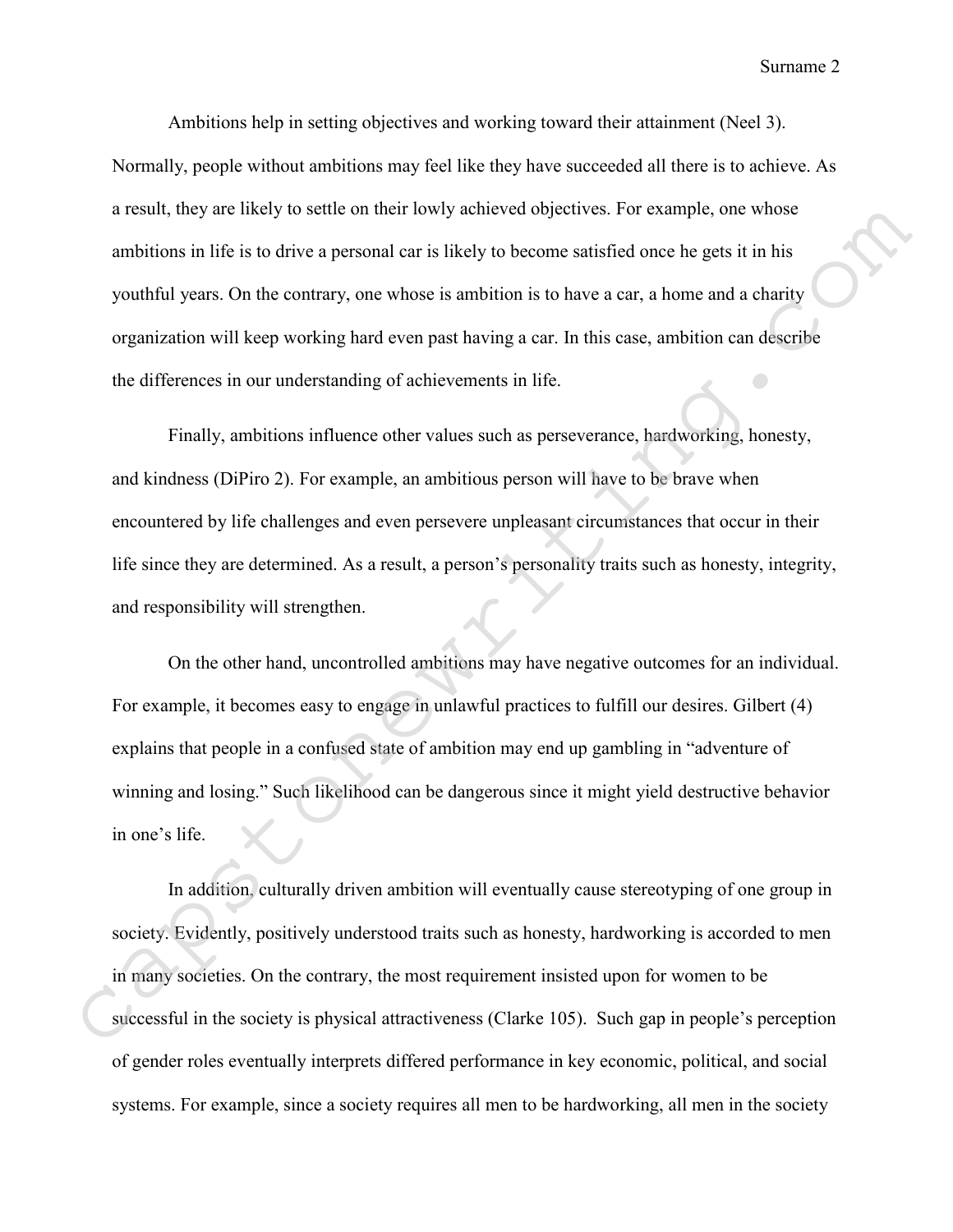will focus on wealth accumulation through entrepreneurship and seeking employment. Women may not be motivated by the same things since society social standards do not require them to do so.

Finally, ambition to achieve something may confuse an individual to follow things that are trivial in life. For example, one may be overly motivated to accumulate wealth and forget to pursue essential things such as family, friends, and treating other people with respects. This is a normal situation in business where employers tend to overwork and mistreat their employees for increased productivity and profits to satisfy their desires.

In conclusion, ambition is a useful concept in one's life since it brings in the idea of setting goals, and strategies to achieve them. As such, one is likely to achieve success and social acceptance. However, it may cause problems when one engages in illegal and unethical practices to achieve their ambitions. In a community level, ambition causes a great drift between genders or groups since the social conformity may mean different to these groups.

# **Summary**

Ambition is the desire to succeed in a certain rewarding course. It differs from one person to another and explains the differences in the achievement between two people. In addition, it is a strong cultural value is believed to determine handwork, honesty, and integrity. However, it undermines core society efforts for equality of genders. The advantages of ambitions are that it enables people to grow, set objectives and adhere to them, and reinforce critical cultural values such a perseverance, handwork, determination, and honesty Its disadvantages are that it causes so.<br>
Finally, ambition to achieve something may confuse an individual to follow things that<br>
are trivial in life. For example, one may be overly motivated to accumulate wealth and forget to<br>
pursue essential things such as such as violence, cheating, and drug use. This research finds that ambition motivates men more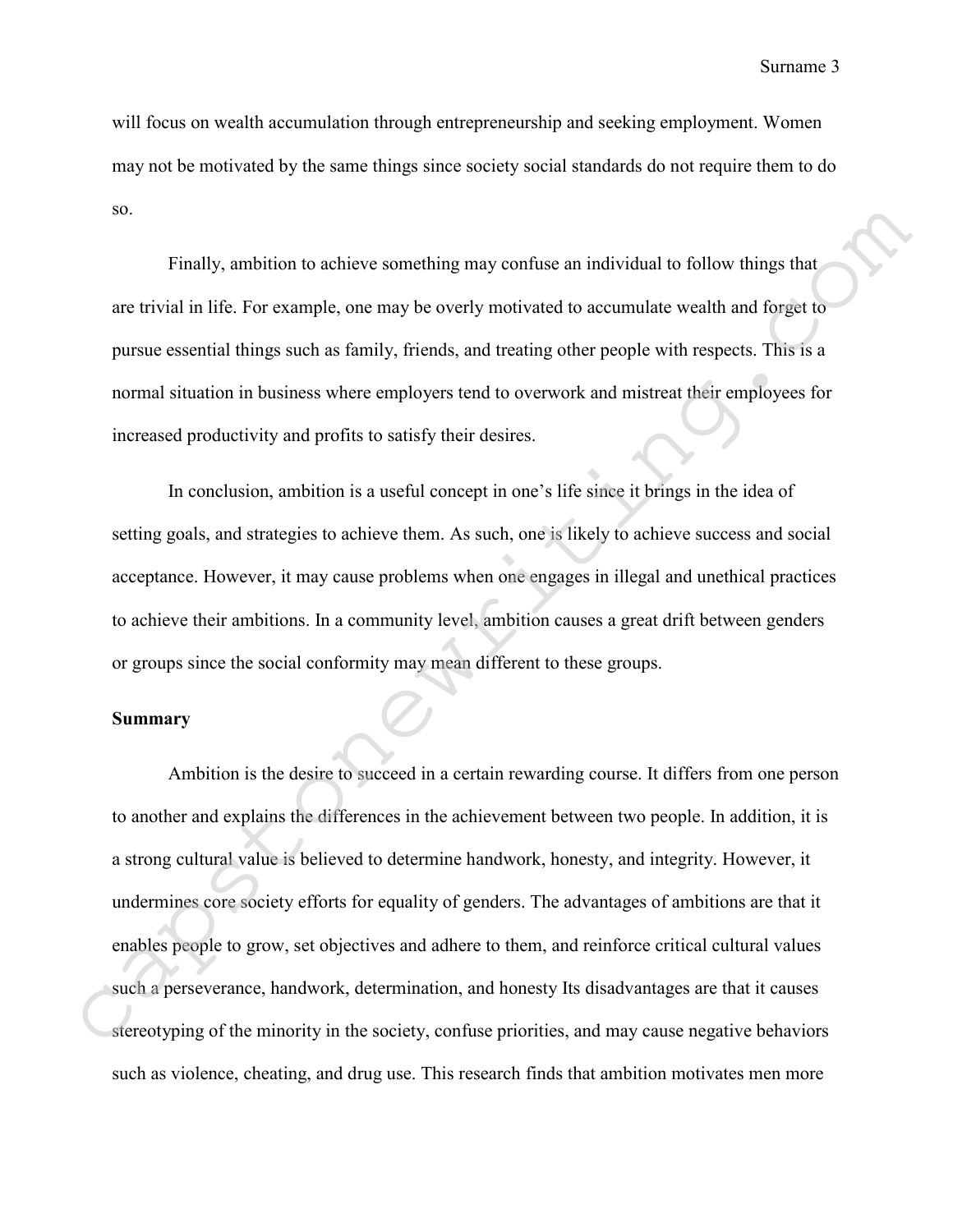than women since societies have their expectations about each gender. Men are expected to work hard and accumulate wealth while women are expected to gloom. As a result, the gender gap is widened thus undermining the welfare and growth of women.